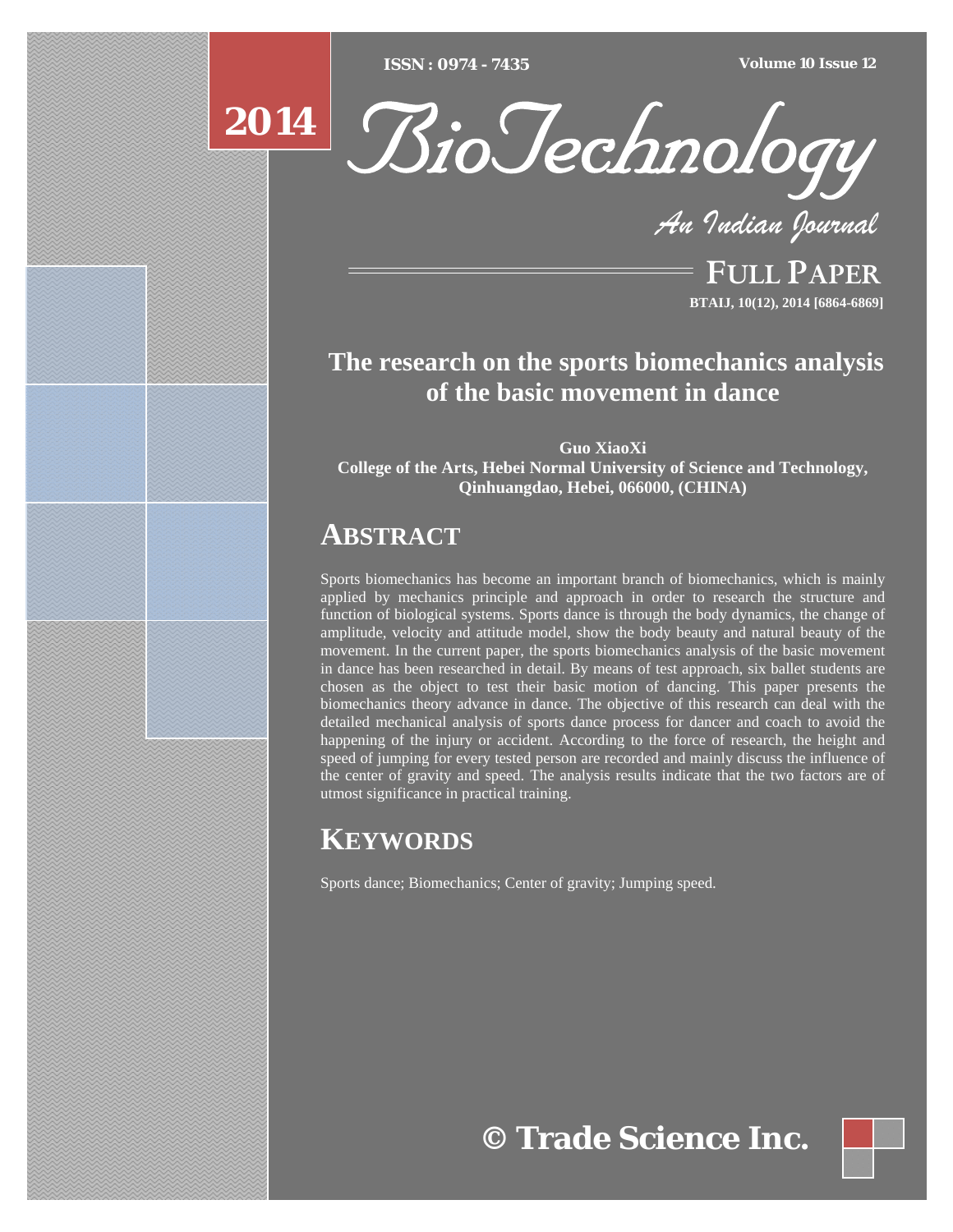### **INTRODUCTION**

During the few decades, sports dance has gradually become more popular events for general public, which is usually used for keeping-fit exercise, entertainment and recreation. With the continuous development of sports dance in our country, sports or competitions have demanded practitioners to have higher and higher sports dance professional theoretical knowledge and their action technology, so all hope that it is able to use the knowledge in the field of sports science technology of sports dance movement features in-depth study. However, at the same time, in many of the sports injury during training process also affects the athletes, which require their competitive level to be further improved<sup>[1,2]</sup>.

 In general, sports biomechanics has become an important branch of biomechanics, which is mainly applied by mechanical principle and approach in order to research the structure and function of biological systems. So far, it has been also an important research subject of sports science and plays a vital role in the development of our country sports enterprise, especially technical analysis of all the sports, sports training, design and improvement of the sports equipment, and sports injury prevention<sup>[3]</sup>. In a study by Luke and his colleagues, a profile was developed as to the demographics and background of a typical modern dancer. They found that modern dancers are a unique group of artists, performing a diverse repertoire in dance companies of various sizes. Therefore, in order to have better development of sports dance in our country, scholars should further explore the movement law of sports dance, using relevant knowledge of science and technology of sports dance sports biomechanics research, to better guide the teaching and training work<sup>[4]</sup>. As long as strengthening science and technology research, our country sports dance level will get a higher ascension, paying attention to the combination of theory and teaching practice.

 Sports dance about the action of static or dynamic can be almost all studied by the mechanical knowledge of statics and dynamics. Phenomenon of Newton's three laws of mechanics can be utilized to deal with every movement of the sports dance performed by the players at any time**[5,6]**. During teaching process, the detailed analysis of the mechanics principle to students can make students better understand teachers' intentions so that it can improve dance level rapidly. In the current paper, test of dancing biomechanics is carried out. By means of biomechanics theory in dance, the research on the sports biomechanics analysis of the basic movement in dance can be settled. The objective of this research can deal with the detailed mechanical analysis of sports dance process for dancer and coach to avoid the happening of the injury or accident. According to the force of research, the height and speed of jumping for every tested person are recorded and mainly discuss the influence of the center of gravity and speed. The analysis results indicate that the two factors are of utmost significance in practical training.

# **TEST OF DANCING BIOMECHANICS**

#### **Test method**

 Experimental methods are mainly composed of kinematics and dynamics research methods, and biological research is complementary. In the present paper, the integrated use of a variety of experimental methods is employed to research the sports biomechanics analysis of the basic movement in dance. 3D video and computer analysis system for human body such as kinematics parameters in the process of complete the dance movements are utilized to analyze the movement process. Three dimensional (3D) electronic measurement approaches is used to obtain kinetic parameters such as load, which is more scientific and practical. This approach has been widely used in all aspects. It can use muscle all records in the process of the dance movements of some key muscles work. At the same time, this study adopts the multi-motor synchronous test, which can collect test data by instrument equipment such as video cameras and record load during dance movement process. The corresponding test and data collection can be used to analyze the influential principle. It can guarantee comparability and comprehensive of collective test data to accurately record the test process and the kinematics parameters.

 Six students major in the ballet dancing are chosen as the research object of this experiment. There are two reasons to choose them. On one hand, they have better body qualities. On the other hand, they own better dance basis due to the professional training of ten years more. It can ensure the accuracy and effectiveness. Their basic information such as gender, age, height, weight and the year of learning dance is listed in the TABLE 1.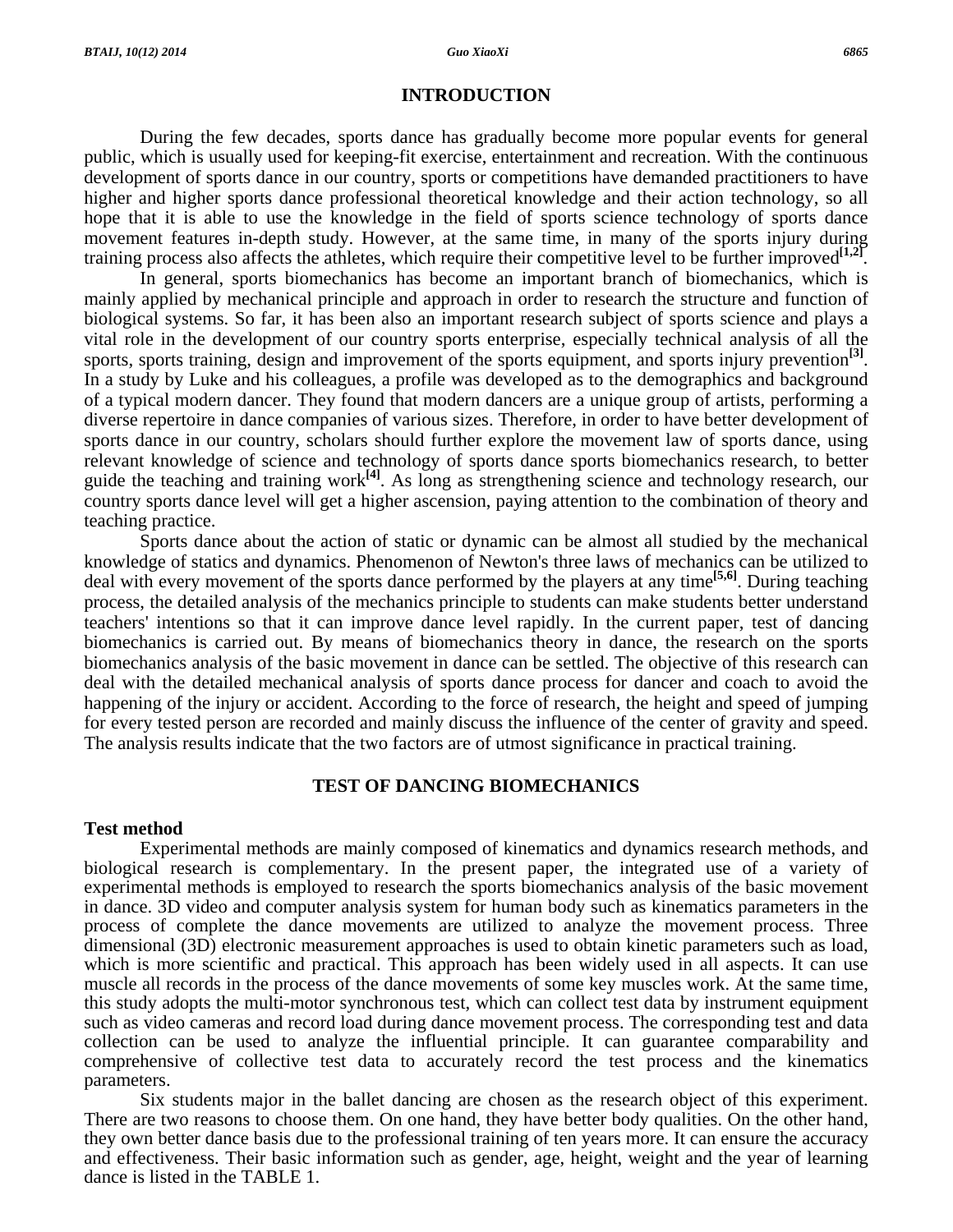| <b>Test number</b> | Age | Height (cm) | Weight(kg) | <b>Learning Years</b> |
|--------------------|-----|-------------|------------|-----------------------|
| $Man-1$            | 20  | 178         | 61.5       | 12                    |
| $Man-2$            | 18  | 180         | 63         | 12                    |
| Man-3              | 23  | 175         | 60         | 15                    |
| Woman-1            | 19  | 168         | 43         | 14                    |
| Woman-2            | 20  | 170         | 46         | 12                    |
| Woman-3            | 22  | 172         | 45         | 16                    |

**TABLE 1: The basis information of studied dancers** 

 In this experiment, test equipments mainly contain two digital video cameras, motion analysis systems and AMTI load stage. The video cameras are used to record the motion process of tested students. Then it can employ the motion analysis system to settle the dancing motion process, for example, the change of the center of gravity. Similarly, AMTI load stage can be utilized to compute the force and speed of the leaping ability (Figure 1). During the test process, every tested dancer was required to respectively complete the genuflection motion with different extend, such as shallow squat, normal squat and grand squat. Finally, tested person jumps and the height and speed of jumping are recorded. The test results are shown in TABLE 2.





|  |  |  |  | <b>TABLE 2: Test index results</b> |  |
|--|--|--|--|------------------------------------|--|
|  |  |  |  |                                    |  |

| <b>Test</b> |         | Height<br>(cm) | <b>Speed</b><br>(m/s) | Force<br>(N) |
|-------------|---------|----------------|-----------------------|--------------|
|             | $M-1$   | 48.2           | 3.43                  | 1084         |
|             | $M-2$   | 51.6           | 4.46                  | 1135         |
| Man         | $M-3$   | 42.4           | 3.05                  | 1022         |
|             | Average | 47.4           | 3.646                 | 1080.3       |
|             | W-1     | 32.7           | 2.36                  | 623          |
| Woman       | $W-2$   | 30.4           | 2.11                  | 586          |
|             | $W-3$   | 33.8           | 2.52                  | 687          |
|             | Average | 32.3           | 2.33                  | 632          |

# **Analysis and discussion of test results**

 Test method is an effective and accurate tool to realize the task of a research project. According to the test object, testing property is divided into kinematics parameters measurement, dynamic measurement and the biology parameter measurement, etc. Kinematics parameter measurement refers to measure the movement characteristics of time and space feature parameters, such as velocity,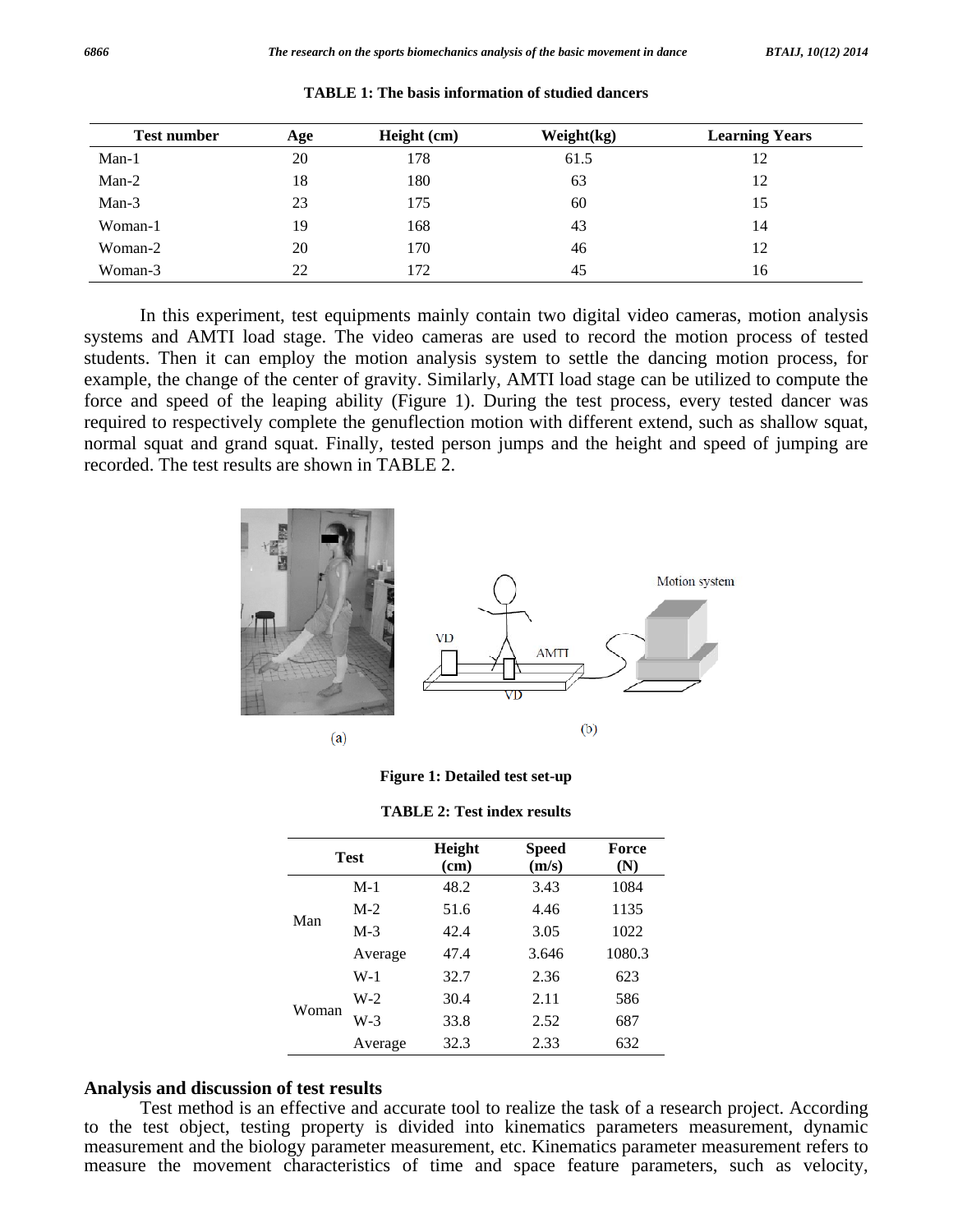# acceleration, track, etc. On the other hand, Kinetic parameters measurement refers to the force and torque, moment of inertia parameter measurement. Meanwhile, biological parameters measurement refers to biological factors, such as muscle, muscle power measurement. In the present paper, the velocity of jumping, height and loading to the testing instrument are reasonably recorded. Then, the information is utilized to analyze the effect of dancing biomechanics.

 Among the sports dance, the center of gravity of dancing person is of utmost importance because it is related to the beauty of dancing posture. On the other hand, the jumping speed determines the safety of sports dancer. During the test process, the change of center of gravity and jumping speed were recorded. From seen the Figure 2 and 3, it can be found that the trend of change for six tested persons is generally same. With respect to the change of center of gravity, to a large extent, it is dependant to the body height and weight of a person. One can say that in general, the height of male is higher than the female. Therefore, the ratio of gravity height for tested men is slightly larger than women. Figure 3 indicates the change of speed with different tested persons. The leaping speed direction is different due to jumping up and down. It is mainly dependant to the jumping height. From TABLE 2, it is found that the jumping height values of men are obviously larger than women, about 1.5 times. Therefore, the center of gravity and speed can not be ignored during dancing training, or it will lead to several unnecessary injuries.



**Figure 2: The change curve of center of gravity** 



**Figure 3: The change curve of speed**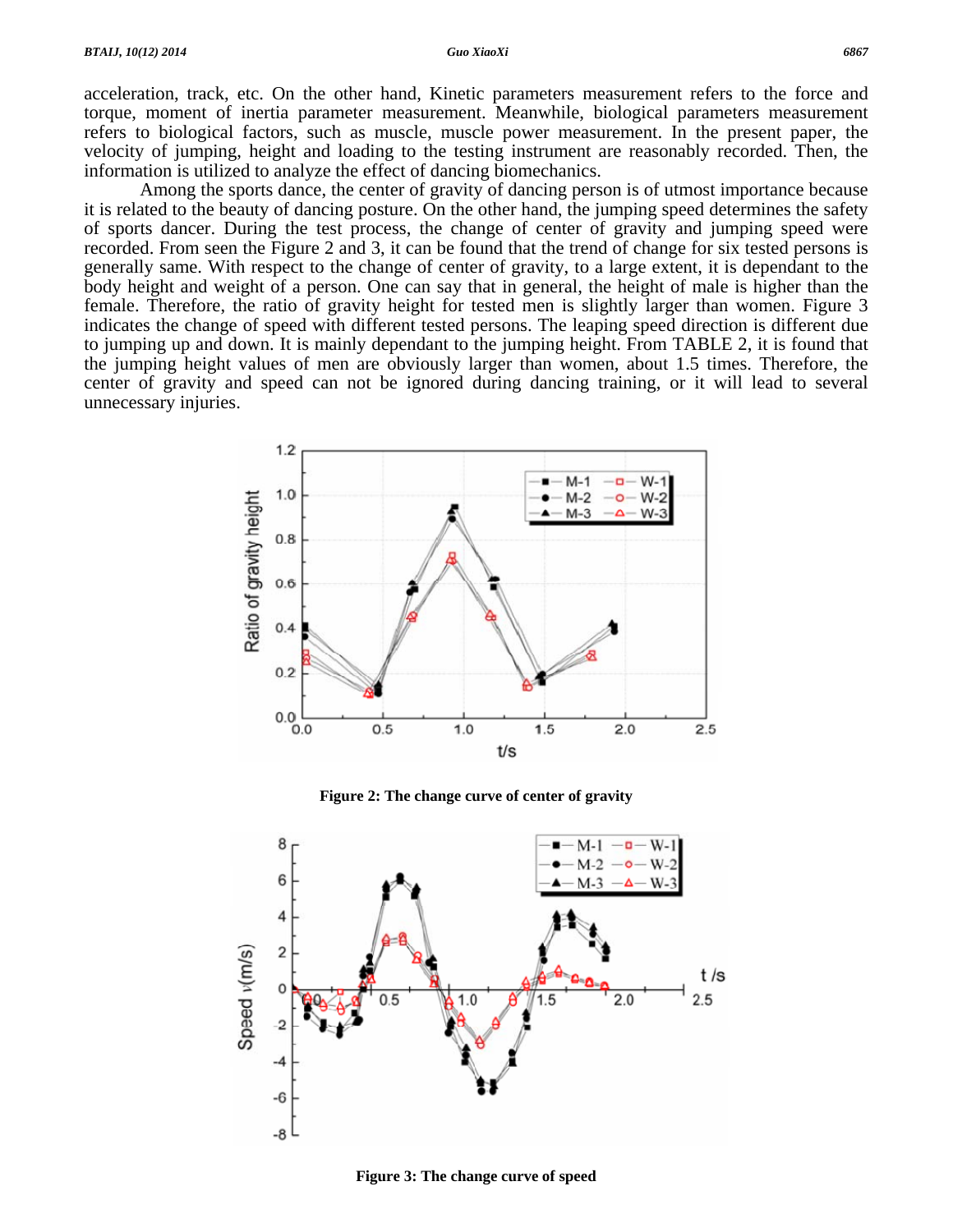# **Biomechanics theory advance in dance**

 Since the middle of 20th century, the application of biomechanics is combined with sports science theory to study human movement conditions mature, which gradually formed as an independent discipline. Along with rapid development of the computer, high-speed photography, sensors, the application of the analytical system and electronic technology, it can make the accurate measurement and analysis of human movement parameters to become a reality. The development of modern science and technology for sports biomechanics research has laid a solid material foundation. The development trend of modern sports biomechanics research methods in the study of technology for sports, which presents a more scientific and practical experimental research to analyze the basic characteristics of sports dance.

 Sports biomechanics is comprehensive mechanics combined with biology and human movement science cross discipline. In recent years, the research of sports biomechanics has widely used in many projects, to have a better understanding about the rule of sports technology and enhancing the technical levels of movement, which play an important role. Sports dance is through the body dynamics, the change of amplitude, velocity and attitude model, show the body beauty and natural beauty of the movement, but also as a natural and unrestrained neat action, graceful and dynamic music show modern Latin dance artistic style or ballet dancing. Because of its unique artistic features, so that people were mainly focused on its artistic expression, and neglect the mechanical nature of the movement. This study uses the theory and method of sports biomechanics study of sports dance in the human body mechanics problem, in order to sports dance movement rule has more profound and comprehensive understanding, this will be to improve the sports dance movement technology, raise the scientific nature and effectiveness of sports dance teaching training has a positive role.

 Using the principle of transfer kinetics of sports biomechanics and anatomy knowledge analysis of sports dance spins, the analysis of the rotation angle and the support force can make sports dance in the spinning finish more fluent and appropriate to reduce the risk of loss. The artistic body movements displayed in dance place specific demands on the body in terms of endurance and aerobic capacity, muscle strength, overall flexibility, joint stability, somatosensory integration and neuromuscular coordination. Departments of Health in the UK and US acknowledge that only a few sufferers receive treatment. For example, the USA Department of Health and Human Services reports that only one in five adult sufferers receive adequate treatment in accordance to guide-lines set by the American Psychiatric Association; even fewer receive treatment amongst ethnic minority groups**[7]**. Sports dance movement technical level is becoming more rich artistic appreciation value direction, so a lot of sports dance players will inevitably occur in the practice game sports injury, with the theory of mechanics of research method and the experimental research method of sports biomechanics research, to minimize the risk of sports injury. Using advanced testing instrument, observing and analyzing the characteristics of the athlete movement in the process of movement, we found that the motion characteristics and the relationship between the damage. According to the biomechanics principles of dance, movements design is more suitable for sports dance sports equipment and can reduce the maximum of the metatarsal injuries dance shoes, which will provide a scientific basis for prevention of sports dance movement damage. The continuous deepening of the research of the scathe of sports dance, foot biomechanics research will play an important role in the study of dance sport injury. Therefore, sports biomechanics methods mean to improve sports level and promote innovation so that prevention and treatment of sports injuries play an important role.

### **CONCLUSIONS**

 In this present paper, the sports biomechanics analysis of the basic movement in dance has been researched in detail. By means of test approach, six ballet students are chosen as the object to test their basic motion of dancing. This paper presents the biomechanics theory advance in dance. According to the force of research, the height and speed of jumping for every tested person are recorded and mainly discuss the influence of the center of gravity and speed. The analysis results indicate that the two factors